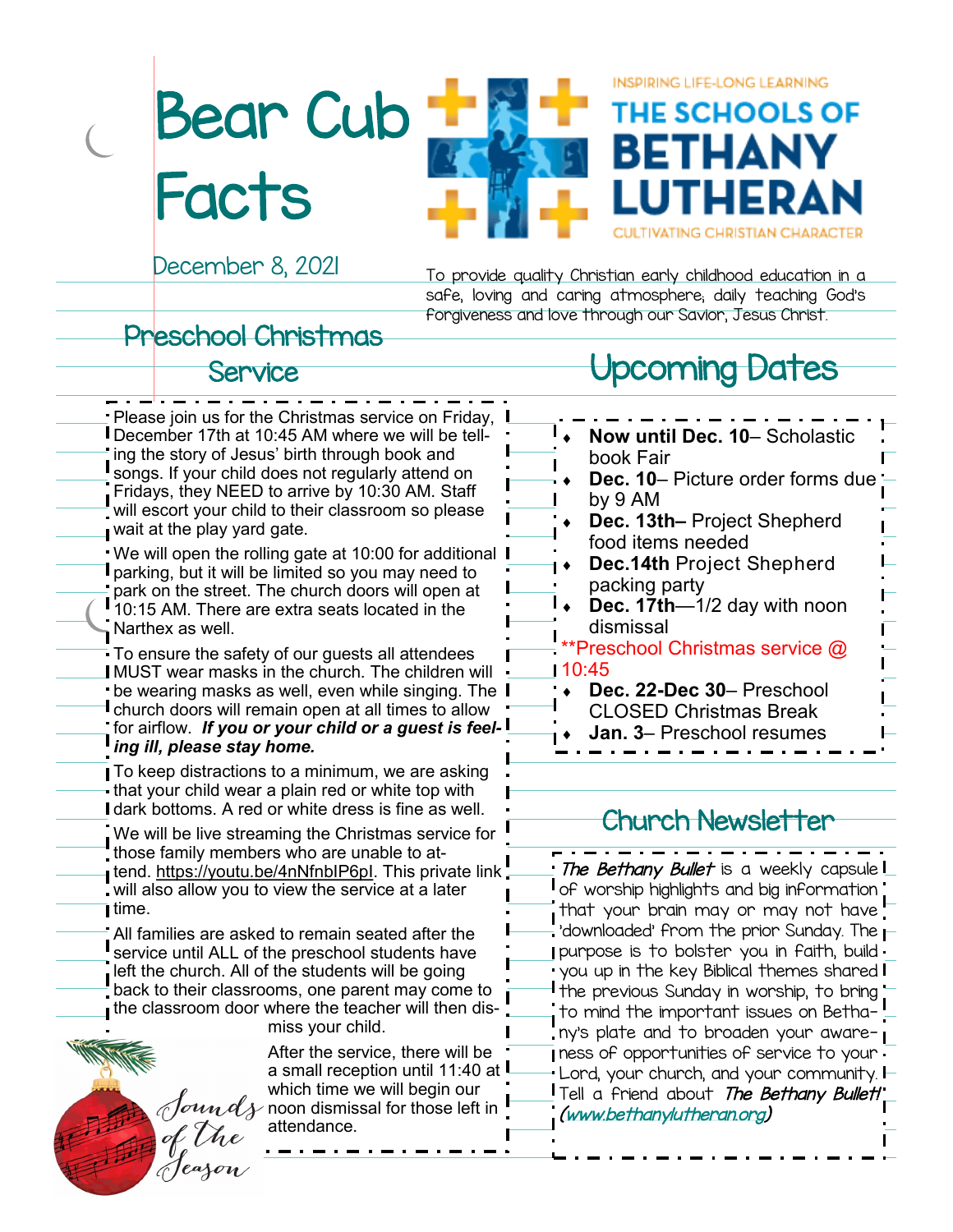# **A** ShopWithScrip®

 $\overline{C}$ 

| bonuses that disappear in 24 hours. Bonuses will also be available for pur-<br>-chase on ShopWithScrip.com. Includes all card types! (physical, eCards, re- |
|-------------------------------------------------------------------------------------------------------------------------------------------------------------|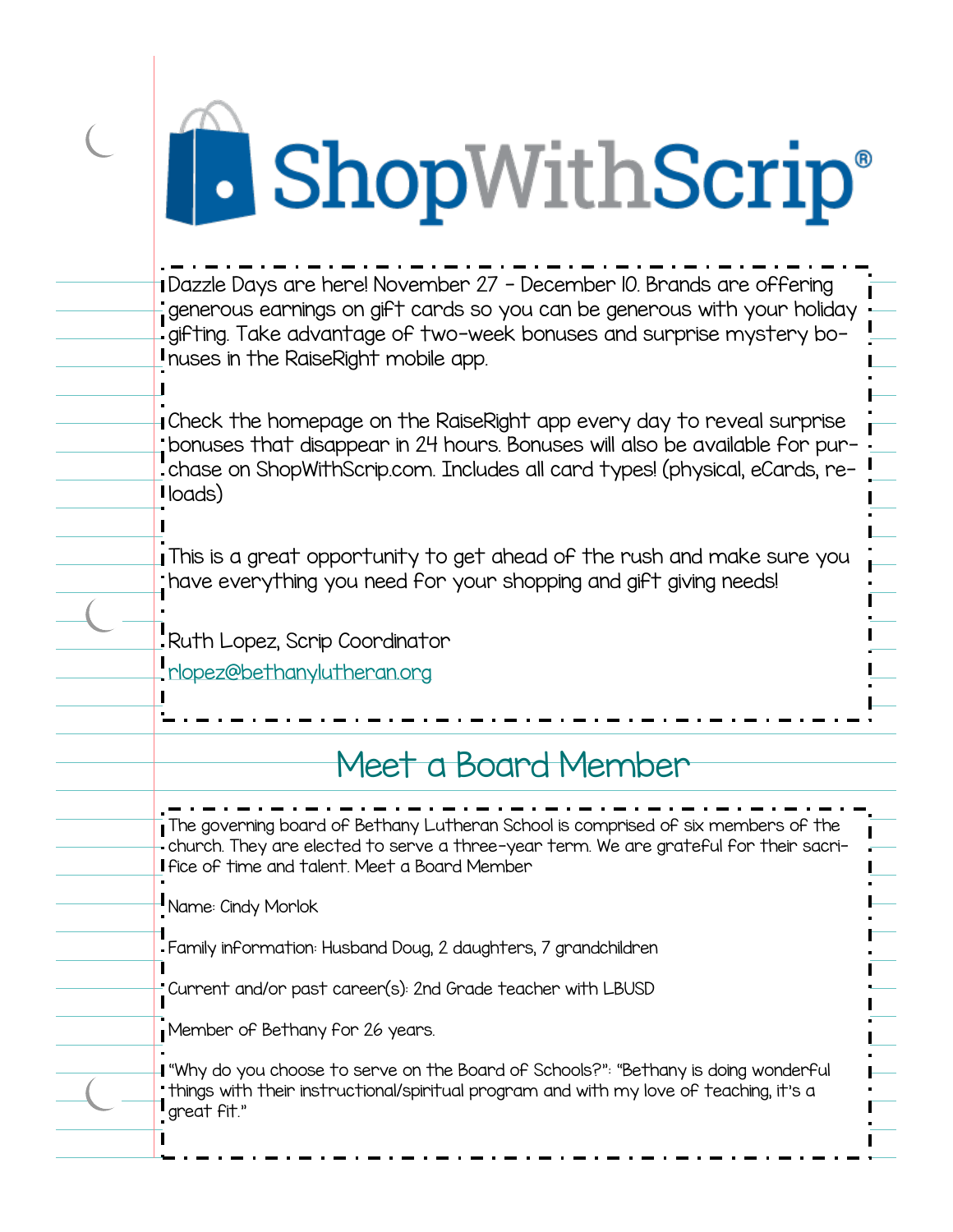### Cook's Night Out



Cook's Night Out to Benefit 8<sup>th</sup> Graders DC Trip

## Date: 12/17/21 Time: All Day Location: Anywhere in the US

Details: Online orders only! Apply code 905576 in the coupon code box during online checkout at

order.pandaexpress.com or via App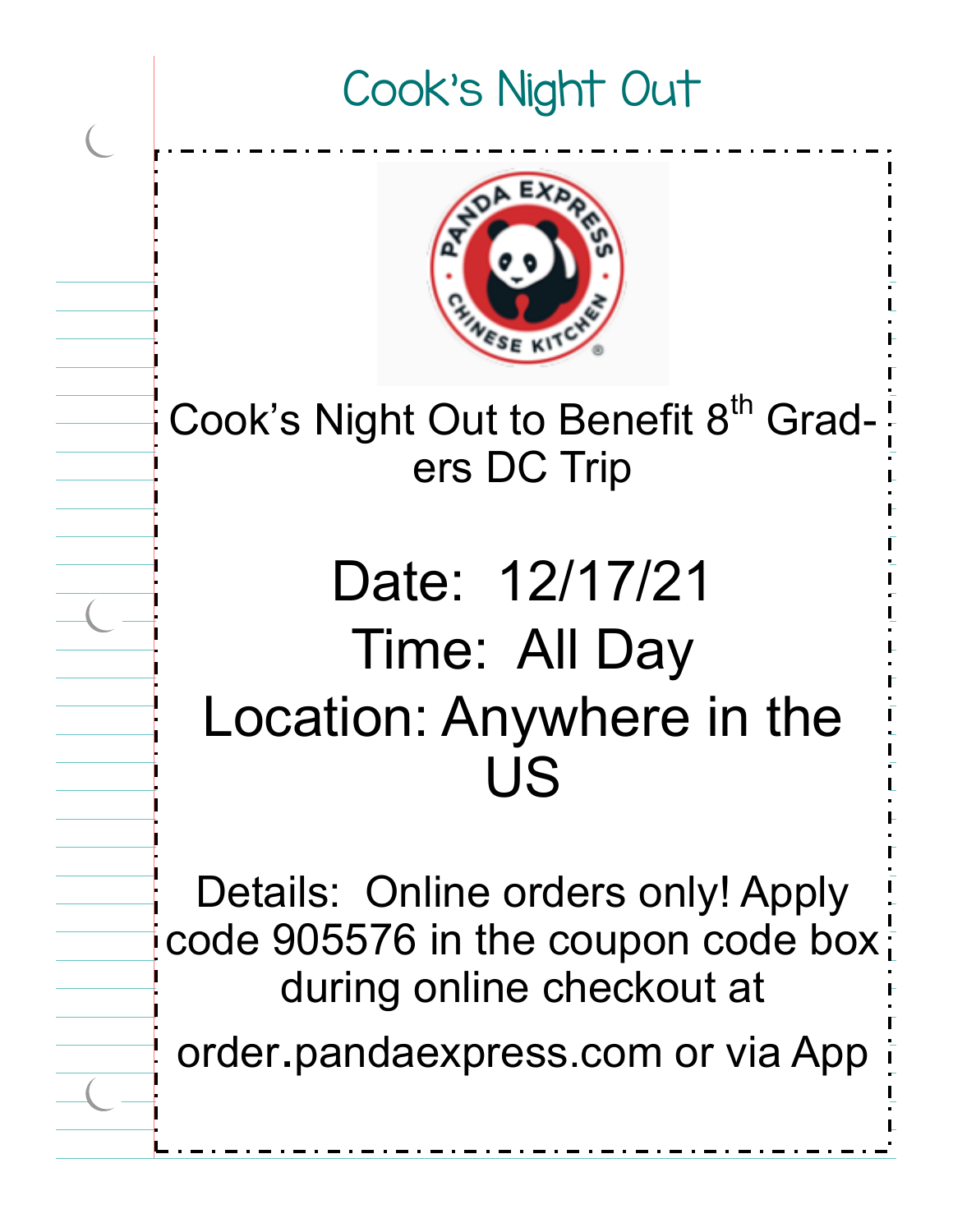# Parent Academy<br> **Parent Academy<br>
Parent Conscious**

I Sometimes it seems like your preschooler has the innate ability to push you to the outer  $\overline{\phantom{a}}$  edge of your patience. And that is on a good day. Fear not mom's and dad's. You are not  $\overline{\phantom{a}}$ alone. Each preschool newsletter will feature a question and answer technique from our Conscious discipline curriculum that will provide encouragement, tips and tricks.

My daughter is really bossy. She bullies her sister and bosses her friends around when they come over. What can we do to discourage her from behaving this way?

Discouraging a child or a child's behavior (young children do not separate who they are from what they do) is dangerous ground to walk on. Discouragement is like taking an antibiotic. Antibiotics destroy bad bacteria, but they also kill a significant number of good cells at the same time. Instead, I would focus on what you want the child to  $\dagger$  do and then decide on how to encourage that behavior. In this case, the new question we could ask ourselves is "How do I encourage my seven-year-old daughter to be more cooperative with her sister and playmates?" With this question, the following steps could be helpful:

Teach the victims of her bossiness to use their assertive BIG voice in setting a limit on the seven-year-old's behavior. Shubert'[s BIG Voice](https://consciousdiscipline.com/product/shuberts-big-voice/) is an excellent resource toward this end. For example, if the child pushes her sister, go to the sister first and say, "Your sister just pushed you. Did you like it?" When she says, "No," tell her to say, "Stop, I don't like it when you push me." In bullying and bossy situations, it is imperative to go the victim first, empowering children how to deal with these situations. More often than not, we chase after the aggressor saying such things as, "Was that nice? How would you like it if people treated you like that?" or "Why are you doing this?" or, "That's mean, go to your room." None of these comments teaches either child what to do in social settings.

Teach the bossy child another way of communicating. Turn to the aggressive child next and set a limit. "You wanted your sister to move so you pushed her. You may not push, pushing hurts. When you want you sister to move say, 'Move, please.' Say it now for practice."

This process of teaching will take some time. Research indicates that for a child to learn a new skill or concept it takes 2000 times in context. The good news is that you no longer need to ask your child, "How many times do I have to tell you?" because now you know the answer… 2000. Stick with it; change will happen as your children internalize these new skills.